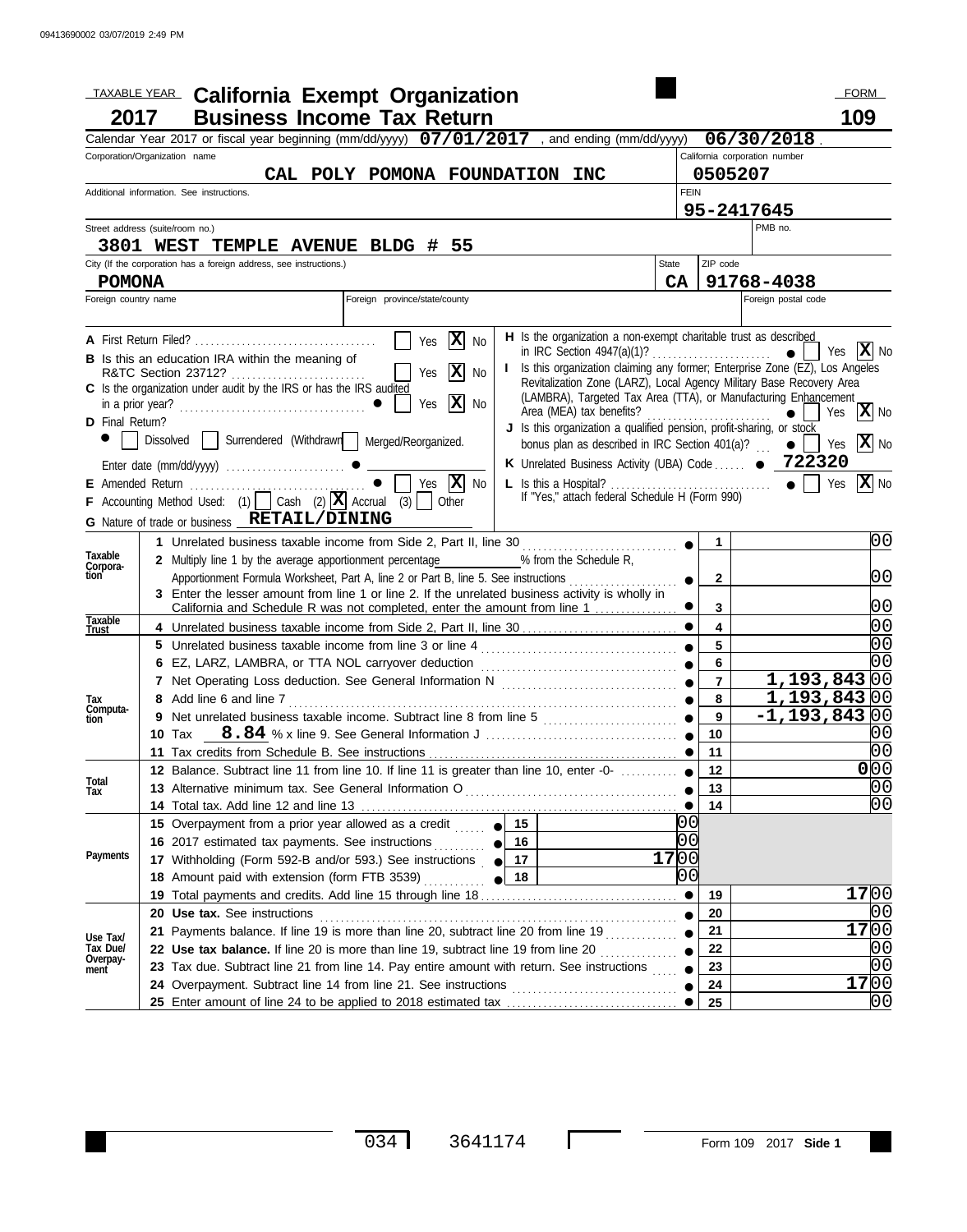#### CAL POLY POMONA FOUNDATION INC 95-2417645

|              |                        | 26 Refund. If line 25 is less than line 24, then subtract line 25 from line 24                                                                                                                                                                                                                                            | 26                           | 1700                             |
|--------------|------------------------|---------------------------------------------------------------------------------------------------------------------------------------------------------------------------------------------------------------------------------------------------------------------------------------------------------------------------|------------------------------|----------------------------------|
|              |                        | a Fill in the account information to have the refund directly deposited. Routing number<br>26a                                                                                                                                                                                                                            |                              |                                  |
|              | Refund or<br>Amount    | b Type: Checking • Savings • c Account Number<br>26c                                                                                                                                                                                                                                                                      |                              |                                  |
| Due          |                        | 27 Penalties and interest. See General Information M                                                                                                                                                                                                                                                                      | 27                           | 00                               |
|              |                        |                                                                                                                                                                                                                                                                                                                           |                              |                                  |
|              |                        | 27 Penantes and interest. See School. Interest of the Stephen B or C and attach form FTB 5806<br>29 Total amount due. Add line 22, line 23, line 25, and line 27, then subtract line 24                                                                                                                                   | 29                           | 100                              |
|              |                        | <b>Unrelated Business Taxable Income</b>                                                                                                                                                                                                                                                                                  |                              |                                  |
|              | Part I                 |                                                                                                                                                                                                                                                                                                                           |                              |                                  |
| 1            | $\mathbf{a}$           | Unrelated Trade or Business Income<br>Gross receipts or<br>2,362,365 b Less returns                                                                                                                                                                                                                                       |                              | 2,362,365 00                     |
|              |                        | C Balance<br>and allowances<br>gross sales                                                                                                                                                                                                                                                                                | 1c                           | 712,624 00                       |
|              |                        |                                                                                                                                                                                                                                                                                                                           | $\overline{\mathbf{2}}$<br>3 | 1,649,74100                      |
|              |                        | Capital gain net income. See Specific Line Instructions - Trusts attach Schedule D (541)                                                                                                                                                                                                                                  |                              | ΟO                               |
|              | 4 a                    |                                                                                                                                                                                                                                                                                                                           | 4a                           | 10 O                             |
|              | b                      |                                                                                                                                                                                                                                                                                                                           | 4b                           |                                  |
|              | с                      | Capital loss deduction for trusts contained and contained and contained and capital loss deduction for trusts                                                                                                                                                                                                             | 4c                           | l0 0                             |
|              |                        | 5 Income (or loss) from partnerships, limited liability companies, or S corporations. See specific line instructions.                                                                                                                                                                                                     |                              |                                  |
|              |                        |                                                                                                                                                                                                                                                                                                                           | 5                            | 10 O                             |
|              |                        |                                                                                                                                                                                                                                                                                                                           | 6                            | 000                              |
|              |                        |                                                                                                                                                                                                                                                                                                                           | 7                            | 10 O                             |
|              |                        | 8 Investment income of an R&TC Section 23701g, 23701i, or 23701n organization (Schedule E)                                                                                                                                                                                                                                | 8                            | 10 O                             |
|              |                        | 9 Interest, Annuities, Royalties and Rents from controlled organizations (Schedule F)                                                                                                                                                                                                                                     | 9                            | 00                               |
|              |                        |                                                                                                                                                                                                                                                                                                                           | 10                           | 10 O                             |
|              |                        |                                                                                                                                                                                                                                                                                                                           | 11                           | 00                               |
|              |                        | 12 Other income. Attach schedule SEE STATEMENT 1                                                                                                                                                                                                                                                                          | 12                           | $3,076,472$ 00                   |
|              |                        |                                                                                                                                                                                                                                                                                                                           | 13                           | 4,726,21300                      |
|              | Part II                | Deductions Not Taken Elsewhere (Except for contributions, deductions must be directly connected with the unrelated business income.)                                                                                                                                                                                      |                              |                                  |
|              |                        |                                                                                                                                                                                                                                                                                                                           | 14                           | 10 O                             |
|              |                        | 15 Salaries and wages <b>Express Contract Contract Contract Contract Contract Contract Contract Contract Contract Contract Contract Contract Contract Contract Contract Contract Contract Contract Contract Contract Contract Co</b>                                                                                      | 15                           | 1,285,136 00                     |
|              |                        |                                                                                                                                                                                                                                                                                                                           | 16                           | 1,636,44800                      |
|              |                        |                                                                                                                                                                                                                                                                                                                           | 17                           | ЮO                               |
|              |                        |                                                                                                                                                                                                                                                                                                                           | 18                           | 100                              |
|              |                        | 19 Taxes. Attach schedule entertainment contains and a final schedule contained a series of the schedule containing and a final schedule containing and a final schedule containing and a final schedule contained a final sch                                                                                            | 19                           | 00                               |
|              |                        |                                                                                                                                                                                                                                                                                                                           | 20                           | l0 0                             |
|              | 21 a                   | Depreciation (Corporations and Associations - Schedule J) (Trusts - form FTB 3885F) ● 21a<br>80,142 00                                                                                                                                                                                                                    |                              |                                  |
|              |                        | b Less: depreciation claimed on Schedule A. See instructions 21b                                                                                                                                                                                                                                                          | 21                           | 80,142 00                        |
|              |                        |                                                                                                                                                                                                                                                                                                                           | 22                           | 10 O                             |
|              |                        |                                                                                                                                                                                                                                                                                                                           | 23a                          | 10 O                             |
|              |                        | b Employee benefit programs. See instructions<br>24 Other deductions. Attach schedule<br>24 Other deductions. Attach schedule<br>24 Other deductions.                                                                                                                                                                     | 23 <sub>b</sub>              | 196,910 00                       |
|              |                        |                                                                                                                                                                                                                                                                                                                           | 24                           | 1,666,423 00                     |
|              |                        |                                                                                                                                                                                                                                                                                                                           | 25                           | $4,865,059$ 00                   |
|              |                        | 26 Unrelated business taxable income before allowable excess advertising costs. Subtract line 25 from line $\heartsuit$ 3                                                                                                                                                                                                 | 26                           | $-138,846 00$                    |
|              |                        | 27 Excess advertising costs (Schedule H, Part III, Column B)                                                                                                                                                                                                                                                              | 27                           | IO O                             |
|              |                        | 28 Unrelated business taxable income before specific deduction. Subtract line 27 from line 26                                                                                                                                                                                                                             | 28                           | $-138,846 00$                    |
|              |                        | 29 Specific deduction. See instructions                                                                                                                                                                                                                                                                                   | 29                           | 1,000 00                         |
|              |                        | 30 Unrelated business taxable income. Subtract line 29 from line 28. If line 28 is a loss, enter line 28.<br>To learn about your privacy rights, how we may use your information, and the consequences for not providing the requested information, go to ftb.ca.gov/forms                                                | 30                           | $-138,846 00$                    |
|              |                        | and search for 1131. To request this notice by mail, call 800.852.5711.                                                                                                                                                                                                                                                   |                              |                                  |
| Sign<br>Here |                        | Under penalties of perjury, I declare that I have examined this return, including accompanying schedules and statements, and to the best of my knowledge and<br>belief, it is to e, correct, and complete. Declaration of preparer (other than taxpayer) is based on all information of which preparer has any knowledge. |                              |                                  |
|              |                        | Title<br><b>Date</b>                                                                                                                                                                                                                                                                                                      |                              | <b>Telephone</b>                 |
|              |                        | Signature<br>CHIEF FIN OFFICER<br>of officer $\blacktriangleright$                                                                                                                                                                                                                                                        |                              | 909-869-2948                     |
|              |                        | Check if self-<br>Date                                                                                                                                                                                                                                                                                                    |                              | <b>O</b> PTIN                    |
|              |                        | Preparer's<br>employed $\blacktriangleright$<br>03/07/19<br>PRENOVOST<br>signature > DAVID<br>$\mathbf{F}$ .<br>CPA                                                                                                                                                                                                       |                              | P00434118                        |
| Paid         |                        | Firm's name (or yours,                                                                                                                                                                                                                                                                                                    |                              | <b>•</b> FEIN                    |
|              | Preparer's<br>Use Only | DAVID F.<br>PRENOVOST CPA<br>if self-employed)<br>3801 W.<br>TEMPLE AVE.,                                                                                                                                                                                                                                                 |                              |                                  |
|              |                        | BLDG #55<br>and address                                                                                                                                                                                                                                                                                                   |                              | <b>Telephone</b><br>909-869-2948 |
|              |                        | 91768<br>CA<br>POMONA,<br>May the FTB discuss this return with the preparer shown above? See instructions                                                                                                                                                                                                                 |                              | $\bullet$ X<br>Yes               |
|              |                        |                                                                                                                                                                                                                                                                                                                           |                              | No                               |
|              |                        |                                                                                                                                                                                                                                                                                                                           |                              |                                  |
|              |                        | 034<br>3642174<br>Side 2 Form 109 2017                                                                                                                                                                                                                                                                                    |                              |                                  |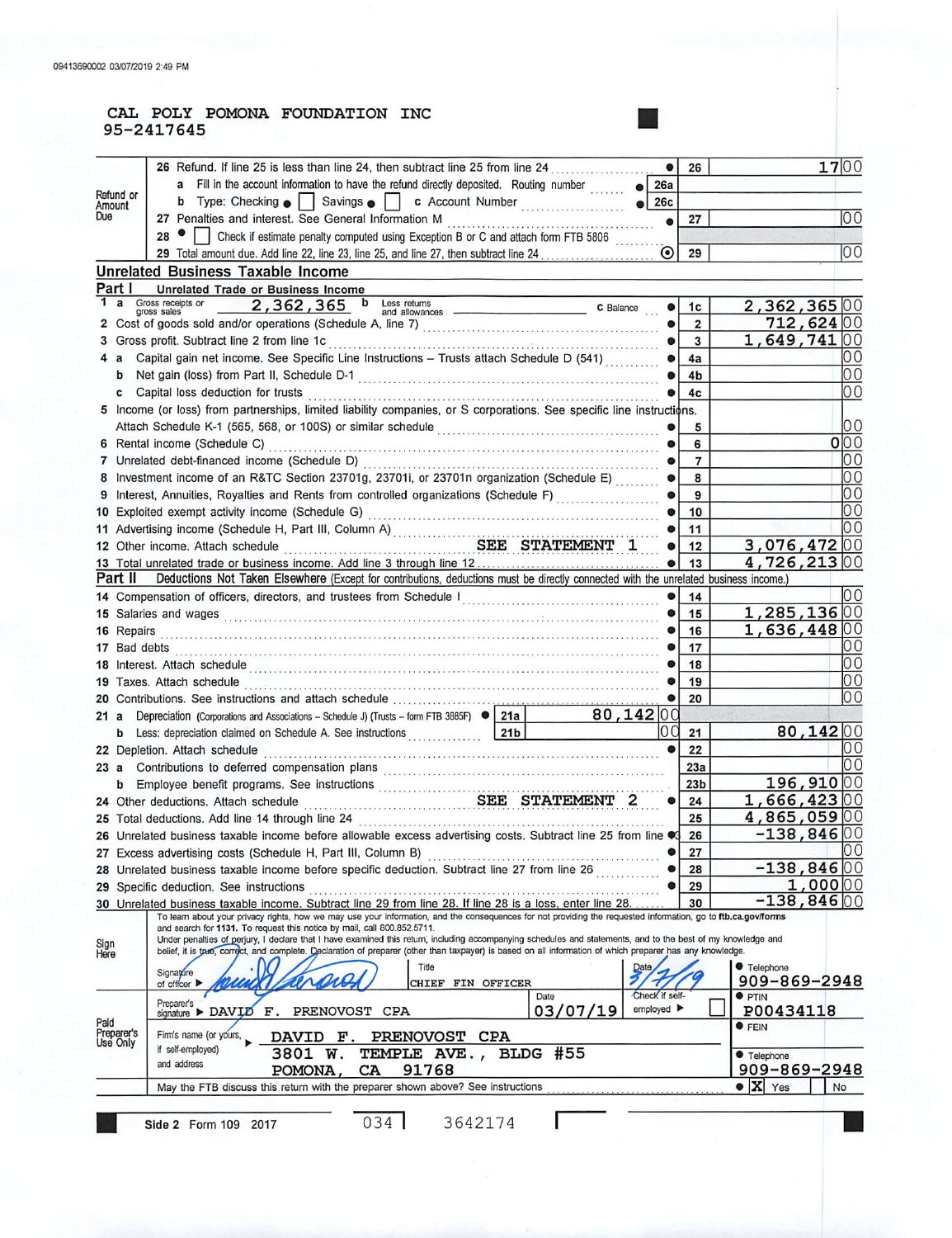| 95-2417645                                                                                                                                                                                                                           |                                                                                       |                                                                                                                      |                                               |                                                                 |
|--------------------------------------------------------------------------------------------------------------------------------------------------------------------------------------------------------------------------------------|---------------------------------------------------------------------------------------|----------------------------------------------------------------------------------------------------------------------|-----------------------------------------------|-----------------------------------------------------------------|
| Schedule A Cost of Goods Sold and/or Operations.                                                                                                                                                                                     |                                                                                       |                                                                                                                      |                                               |                                                                 |
| Method of inventory valuation (specify) COST METHOD                                                                                                                                                                                  |                                                                                       |                                                                                                                      |                                               |                                                                 |
|                                                                                                                                                                                                                                      |                                                                                       |                                                                                                                      | $\mathbf{1}$                                  | 38,891 00                                                       |
|                                                                                                                                                                                                                                      |                                                                                       |                                                                                                                      |                                               |                                                                 |
| 2 Purchases <b>contract and the contract of the contract of the contract of the contract of the contract of the contract of the contract of the contract of the contract of the contract of the contract of the contract of the </b> |                                                                                       |                                                                                                                      | $\mathbf{2}$<br>$\mathbf{3}$                  | 723,264 00<br>$\overline{0}$                                    |
|                                                                                                                                                                                                                                      |                                                                                       |                                                                                                                      |                                               | O0                                                              |
|                                                                                                                                                                                                                                      |                                                                                       |                                                                                                                      | 4a                                            | 00                                                              |
|                                                                                                                                                                                                                                      |                                                                                       |                                                                                                                      | 4b                                            |                                                                 |
|                                                                                                                                                                                                                                      |                                                                                       |                                                                                                                      | 5                                             | 762, 155 00                                                     |
|                                                                                                                                                                                                                                      |                                                                                       |                                                                                                                      | 6<br>$\overline{7}$                           | <u>49,531   00</u>                                              |
| 7 Cost of goods sold and/or operations. Subtract line 6 from line 5. Enter here and on Side 2, Part I, line 2                                                                                                                        |                                                                                       |                                                                                                                      |                                               | 712,624 00                                                      |
| Do the rules of IRC Section 263A (with respect to property produced or acquired for resale) apply to this organization?                                                                                                              |                                                                                       |                                                                                                                      | Yes                                           | $\mathbf{X}$ No                                                 |
| <b>Schedule B</b> Tax Credits.                                                                                                                                                                                                       |                                                                                       |                                                                                                                      |                                               |                                                                 |
|                                                                                                                                                                                                                                      |                                                                                       | $\mathbf{1}$<br>$\bullet$ l                                                                                          |                                               |                                                                 |
|                                                                                                                                                                                                                                      |                                                                                       | $\overline{2}$                                                                                                       |                                               |                                                                 |
|                                                                                                                                                                                                                                      |                                                                                       | $\overline{\mathbf{3}}$<br>$\bullet$                                                                                 |                                               |                                                                 |
| 4 Total. Add line 1 through line 3. If claiming more than 3 credits, enter the total of all claimed credits,                                                                                                                         |                                                                                       |                                                                                                                      |                                               |                                                                 |
|                                                                                                                                                                                                                                      |                                                                                       |                                                                                                                      | $\overline{4}$                                | 00                                                              |
| <b>Schedule K</b> Add-On Taxes or Recapture of Tax. See instructions.                                                                                                                                                                |                                                                                       |                                                                                                                      |                                               |                                                                 |
| Interest computation under the look-back method for completed long-term contracts. Attach form FTB 3834                                                                                                                              |                                                                                       |                                                                                                                      | 1.                                            | 0 <sub>0</sub>                                                  |
| Interest on tax attributable to installment: a Sales of certain timeshares or residential lots                                                                                                                                       |                                                                                       |                                                                                                                      | 2a                                            | $\overline{00}$                                                 |
|                                                                                                                                                                                                                                      | <b>b</b> Method for non-dealer installment obligations <i>minimizing</i>              |                                                                                                                      | $\bullet$<br>2 <sub>b</sub>                   | $\overline{00}$                                                 |
| IRC Section 197(f)(9)(B)(ii) election to recognize gain on the disposition of intangibles                                                                                                                                            |                                                                                       |                                                                                                                      | $\mathbf{3}$                                  | $\overline{00}$                                                 |
| Credit recapture. Credit name                                                                                                                                                                                                        |                                                                                       | <u> 1989 - Johann Stein, mars an deutscher Stein und der Stein und der Stein und der Stein und der Stein und der</u> | $\overline{\mathbf{4}}$                       | $\overline{00}$                                                 |
|                                                                                                                                                                                                                                      |                                                                                       |                                                                                                                      | $\overline{5}$                                | $\overline{00}$                                                 |
| <b>Schedule R</b> Apportionment Formula Worksheet. Use only for unrelated trade or business amounts.                                                                                                                                 |                                                                                       |                                                                                                                      |                                               |                                                                 |
| Part A. Standard Method - Single-Sales Factor Formula. Complete this part only if the corporation uses the single-sales factor formula.                                                                                              |                                                                                       |                                                                                                                      |                                               |                                                                 |
|                                                                                                                                                                                                                                      |                                                                                       | (a)                                                                                                                  | (b)<br>Total within                           | (c)<br>Percent within                                           |
|                                                                                                                                                                                                                                      |                                                                                       | Total within and                                                                                                     |                                               |                                                                 |
|                                                                                                                                                                                                                                      |                                                                                       | outside California                                                                                                   | California                                    |                                                                 |
|                                                                                                                                                                                                                                      | $\bullet$                                                                             |                                                                                                                      | $\bullet$                                     | California $[(b) \div (a)] \times 100$                          |
| Total Sales                                                                                                                                                                                                                          |                                                                                       |                                                                                                                      |                                               |                                                                 |
| Apportionment percentage. Divide total sales column (b) by total sales column (a) and<br>multiply the result by 100. Enter the result here and on Form 109, Side 1, line 2.                                                          |                                                                                       |                                                                                                                      |                                               |                                                                 |
|                                                                                                                                                                                                                                      |                                                                                       |                                                                                                                      |                                               |                                                                 |
| Part B. Three Factor Formula. Complete this part only if the corporation uses the three-factor formula.                                                                                                                              |                                                                                       |                                                                                                                      |                                               |                                                                 |
|                                                                                                                                                                                                                                      |                                                                                       | (a)<br>Total within and                                                                                              | (b)<br>Total within                           |                                                                 |
|                                                                                                                                                                                                                                      |                                                                                       | outside California                                                                                                   | California                                    | (c)<br>Percent within<br>California $[(b) \div (a)] \times 100$ |
|                                                                                                                                                                                                                                      | $\bullet$                                                                             |                                                                                                                      | $0 _{\bullet}$                                | $0 _{\bullet}$                                                  |
| Payroll factor: Wages and other compensation of employees                                                                                                                                                                            | $\bullet$                                                                             |                                                                                                                      | $\overline{\bullet}$                          | $ 0  \bullet$                                                   |
| Sales factor: Gross sales and/or receipts less returns and allowances                                                                                                                                                                | $\bullet$                                                                             |                                                                                                                      | $0 _{\bullet}$                                | $0 _{\bullet}$                                                  |
| Total percentage: Add the percentages in column (c)                                                                                                                                                                                  | .                                                                                     |                                                                                                                      |                                               |                                                                 |
| Average apportionment percentage: Divide the factor on line 4 by 3 and enter the                                                                                                                                                     |                                                                                       |                                                                                                                      |                                               |                                                                 |
| result here and on Form 109, Side 1, line 2. See instructions for exceptions                                                                                                                                                         |                                                                                       |                                                                                                                      |                                               |                                                                 |
| Schedule C Rental Income from Real Property and Personal Property Leased with Real Property                                                                                                                                          |                                                                                       |                                                                                                                      |                                               |                                                                 |
| For rental income from debt-financed property, use Schedule D, R&TC Section 23701g, Section 23701i, & Section 23701n organizations. See instructions for exceptions.                                                                 |                                                                                       |                                                                                                                      |                                               |                                                                 |
| 1 Description of property                                                                                                                                                                                                            |                                                                                       |                                                                                                                      | 2 Rent received<br>or accrued                 | 3 Percentage of rent<br>attributable to                         |
|                                                                                                                                                                                                                                      |                                                                                       |                                                                                                                      |                                               | personal property                                               |
| N/A                                                                                                                                                                                                                                  |                                                                                       |                                                                                                                      |                                               | %                                                               |
|                                                                                                                                                                                                                                      |                                                                                       |                                                                                                                      |                                               | $\%$                                                            |
|                                                                                                                                                                                                                                      |                                                                                       |                                                                                                                      |                                               | %                                                               |
| 4 Complete if any item in column 3 is more than 50%, or for any item                                                                                                                                                                 |                                                                                       | 5 Complete if any item in column 3 is more than 10%, but not more than 50%                                           |                                               |                                                                 |
| if the rent is determined on the basis of profit or income                                                                                                                                                                           |                                                                                       |                                                                                                                      |                                               |                                                                 |
| Deductions directly connected<br>(b)<br>less column 4(a)<br>(attach                                                                                                                                                                  | Income includible, column 2<br>(a)<br>Gross income reportable,<br>column 2 x column 3 | personal property                                                                                                    | (b) Deductions directly connected with<br>(c) | Net income includible, column 5(a)<br>less column 5(b)          |
| schedule)                                                                                                                                                                                                                            |                                                                                       | (attach schedule)                                                                                                    |                                               |                                                                 |
|                                                                                                                                                                                                                                      |                                                                                       |                                                                                                                      |                                               |                                                                 |
|                                                                                                                                                                                                                                      |                                                                                       |                                                                                                                      |                                               |                                                                 |

 $\Box$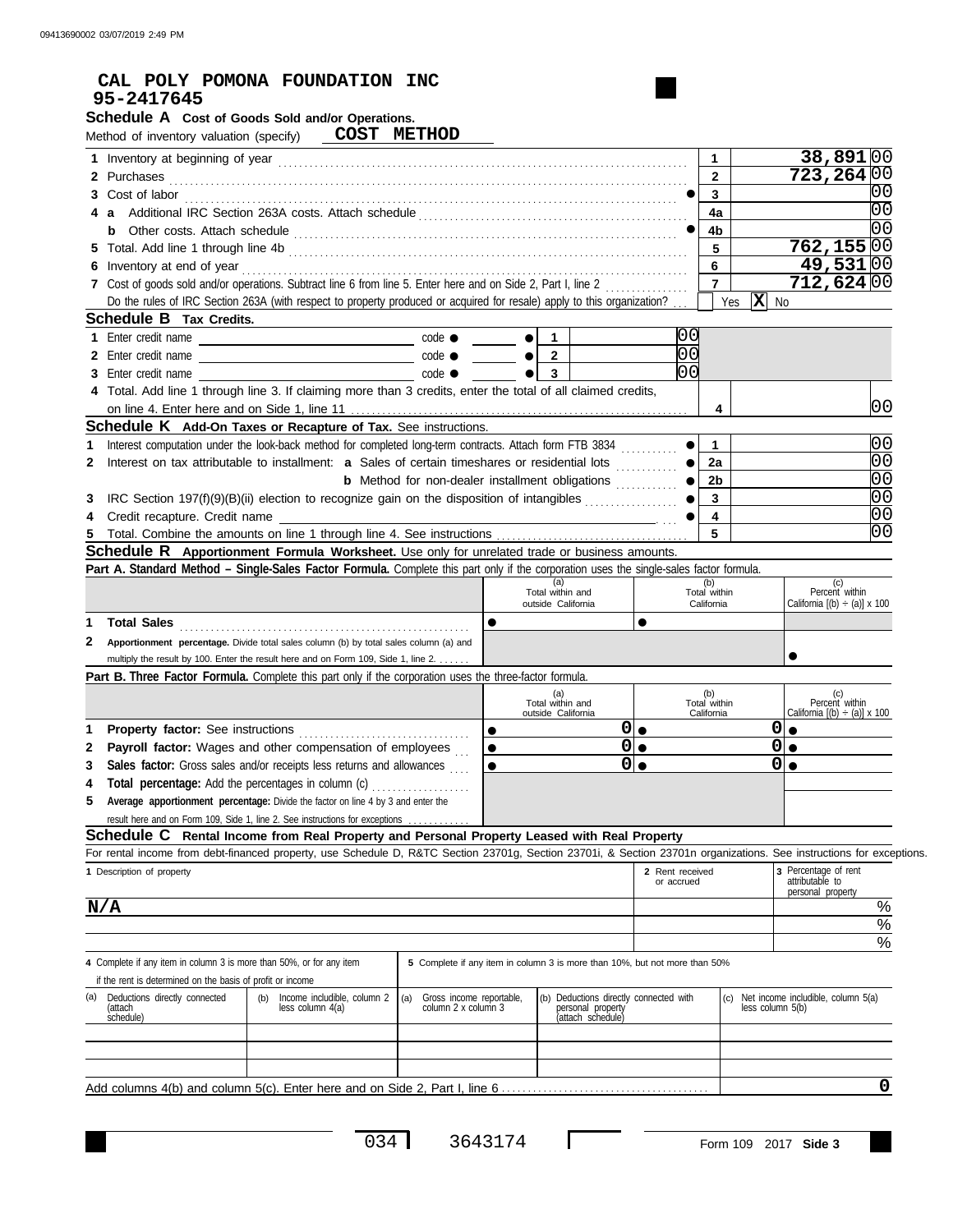## **CAL POLY POMONA FOUNDATION INC 95-2417645**

#### Schedule D Unrelated Debt-Financed Income

| 1 Description of debt-financed property                                                                                                                                                                         |          |                                                                                             |                                                            |                                                                                        |                                                          | 3 Deductions directly connected with or allocable to debt-financed property<br>2 Gross income from or<br>allocable to debt-financed<br>(a) Straight-line depreciation (attach<br>(b) Other deductions (attach<br>schedule)<br>schedule)<br>property |                                                                             |                                                                           |                                       |                                         |                                                                                      |                                                                                               |  |                                                                                    |
|-----------------------------------------------------------------------------------------------------------------------------------------------------------------------------------------------------------------|----------|---------------------------------------------------------------------------------------------|------------------------------------------------------------|----------------------------------------------------------------------------------------|----------------------------------------------------------|-----------------------------------------------------------------------------------------------------------------------------------------------------------------------------------------------------------------------------------------------------|-----------------------------------------------------------------------------|---------------------------------------------------------------------------|---------------------------------------|-----------------------------------------|--------------------------------------------------------------------------------------|-----------------------------------------------------------------------------------------------|--|------------------------------------------------------------------------------------|
| N/A                                                                                                                                                                                                             |          |                                                                                             |                                                            |                                                                                        |                                                          |                                                                                                                                                                                                                                                     |                                                                             |                                                                           |                                       |                                         |                                                                                      |                                                                                               |  |                                                                                    |
|                                                                                                                                                                                                                 |          |                                                                                             |                                                            |                                                                                        |                                                          |                                                                                                                                                                                                                                                     |                                                                             |                                                                           |                                       |                                         |                                                                                      |                                                                                               |  |                                                                                    |
|                                                                                                                                                                                                                 |          |                                                                                             |                                                            |                                                                                        |                                                          |                                                                                                                                                                                                                                                     |                                                                             |                                                                           |                                       |                                         |                                                                                      |                                                                                               |  |                                                                                    |
| 4 Amount of average acquisition<br>5 Average adjusted basis of or<br>indebtedness on or allocable<br>allocable to debt-financed<br>to debt-financed property<br>property (attach schedule)<br>(attach schedule) |          |                                                                                             | 6 Debt basis<br>percentage,<br>column $4 \div$<br>column 5 |                                                                                        |                                                          | 7 Gross income reportable,<br>column 2 x column 6                                                                                                                                                                                                   |                                                                             | 8 Allocable deductions,<br>total of columns 3(a) and<br>$3(b)$ x column 6 |                                       |                                         |                                                                                      | 9 Net income (or loss) includible,<br>column 7 less column 8                                  |  |                                                                                    |
|                                                                                                                                                                                                                 |          |                                                                                             |                                                            |                                                                                        | $\frac{0}{0}$<br>$\frac{9}{6}$                           |                                                                                                                                                                                                                                                     |                                                                             |                                                                           |                                       |                                         |                                                                                      |                                                                                               |  |                                                                                    |
|                                                                                                                                                                                                                 |          |                                                                                             |                                                            |                                                                                        | $\frac{9}{6}$                                            |                                                                                                                                                                                                                                                     |                                                                             |                                                                           |                                       |                                         |                                                                                      |                                                                                               |  |                                                                                    |
|                                                                                                                                                                                                                 |          |                                                                                             |                                                            |                                                                                        |                                                          |                                                                                                                                                                                                                                                     |                                                                             |                                                                           |                                       |                                         |                                                                                      |                                                                                               |  |                                                                                    |
| <b>Schedule E</b>                                                                                                                                                                                               |          | Investment Income of an R&TC Section 23701g, Section 23701i, or Section 23701n Organization |                                                            |                                                                                        |                                                          |                                                                                                                                                                                                                                                     |                                                                             |                                                                           |                                       |                                         |                                                                                      |                                                                                               |  |                                                                                    |
| 1 Description                                                                                                                                                                                                   | 2 Amount |                                                                                             |                                                            | 3 Deductions directly connected<br>(attach schedule)                                   |                                                          |                                                                                                                                                                                                                                                     | 4 Net investment income,<br>column 2 less column 3                          |                                                                           |                                       | 5 Set-asides<br>(attach schedule)       |                                                                                      |                                                                                               |  | 6 Balance of investment income,<br>column 4 less column 5                          |
| N/A                                                                                                                                                                                                             |          |                                                                                             |                                                            |                                                                                        |                                                          |                                                                                                                                                                                                                                                     |                                                                             |                                                                           |                                       |                                         |                                                                                      |                                                                                               |  |                                                                                    |
|                                                                                                                                                                                                                 |          |                                                                                             |                                                            |                                                                                        |                                                          |                                                                                                                                                                                                                                                     |                                                                             |                                                                           |                                       |                                         |                                                                                      |                                                                                               |  |                                                                                    |
| Total. Enter here and on Side 2, Part I, line 8                                                                                                                                                                 |          |                                                                                             |                                                            |                                                                                        |                                                          |                                                                                                                                                                                                                                                     |                                                                             |                                                                           |                                       |                                         |                                                                                      |                                                                                               |  |                                                                                    |
| Enter gross income from members (dues, fees, charges, or similar amounts)                                                                                                                                       |          |                                                                                             |                                                            |                                                                                        |                                                          |                                                                                                                                                                                                                                                     |                                                                             |                                                                           |                                       |                                         |                                                                                      |                                                                                               |  |                                                                                    |
| <b>Schedule F</b>                                                                                                                                                                                               |          | Interest, Annuities, Royalties and Rents from Controlled Organizations                      |                                                            |                                                                                        |                                                          |                                                                                                                                                                                                                                                     |                                                                             |                                                                           |                                       |                                         |                                                                                      |                                                                                               |  |                                                                                    |
|                                                                                                                                                                                                                 |          |                                                                                             |                                                            |                                                                                        |                                                          |                                                                                                                                                                                                                                                     | Exempt Controlled Organizations                                             |                                                                           |                                       |                                         |                                                                                      |                                                                                               |  |                                                                                    |
| 1 Name of controlled organizations                                                                                                                                                                              |          |                                                                                             |                                                            | 2 Employer<br>Identification<br>Number                                                 |                                                          |                                                                                                                                                                                                                                                     | 3 Net unrelated<br>income (loss)                                            |                                                                           | 4 Total of specified<br>payments made |                                         | is included in the<br>gross income                                                   | 5 Part of column (4) that<br>controlling organization's                                       |  | 6 Deductions directly<br>connected with<br>income in column (5)                    |
| 1 N/A                                                                                                                                                                                                           |          |                                                                                             |                                                            |                                                                                        |                                                          |                                                                                                                                                                                                                                                     |                                                                             |                                                                           |                                       |                                         |                                                                                      |                                                                                               |  |                                                                                    |
| 2                                                                                                                                                                                                               |          |                                                                                             |                                                            |                                                                                        |                                                          |                                                                                                                                                                                                                                                     |                                                                             |                                                                           |                                       |                                         |                                                                                      |                                                                                               |  |                                                                                    |
| 3                                                                                                                                                                                                               |          |                                                                                             |                                                            |                                                                                        |                                                          |                                                                                                                                                                                                                                                     |                                                                             |                                                                           |                                       |                                         |                                                                                      |                                                                                               |  |                                                                                    |
| Nonexempt Controlled Organizations                                                                                                                                                                              |          |                                                                                             |                                                            |                                                                                        |                                                          |                                                                                                                                                                                                                                                     |                                                                             |                                                                           |                                       |                                         |                                                                                      |                                                                                               |  |                                                                                    |
| 7 Taxable Income                                                                                                                                                                                                |          |                                                                                             |                                                            | 8 Net unrelated<br>income (loss)                                                       |                                                          | made                                                                                                                                                                                                                                                | 9 Total of specified payments                                               |                                                                           |                                       | income                                  | 10 Part of column (9) that is<br>included in the controlling<br>organization's gross |                                                                                               |  | 11 Deductions directly<br>connected with income<br>in column (10)                  |
| 1                                                                                                                                                                                                               |          |                                                                                             |                                                            |                                                                                        |                                                          |                                                                                                                                                                                                                                                     |                                                                             |                                                                           |                                       |                                         |                                                                                      |                                                                                               |  |                                                                                    |
| 2                                                                                                                                                                                                               |          |                                                                                             |                                                            |                                                                                        |                                                          |                                                                                                                                                                                                                                                     |                                                                             |                                                                           |                                       |                                         |                                                                                      |                                                                                               |  |                                                                                    |
| 3                                                                                                                                                                                                               |          |                                                                                             |                                                            |                                                                                        |                                                          |                                                                                                                                                                                                                                                     |                                                                             |                                                                           |                                       |                                         |                                                                                      |                                                                                               |  |                                                                                    |
| 4 Add columns 5 and 10                                                                                                                                                                                          |          |                                                                                             |                                                            |                                                                                        |                                                          |                                                                                                                                                                                                                                                     |                                                                             |                                                                           |                                       |                                         |                                                                                      |                                                                                               |  |                                                                                    |
| 5 Add columns 6 and 11                                                                                                                                                                                          |          |                                                                                             |                                                            |                                                                                        |                                                          |                                                                                                                                                                                                                                                     |                                                                             |                                                                           |                                       |                                         |                                                                                      |                                                                                               |  |                                                                                    |
| 6 Subtract line 5 from line 4. Enter here and on Side 2, Part 1, line 9                                                                                                                                         |          |                                                                                             |                                                            |                                                                                        |                                                          |                                                                                                                                                                                                                                                     |                                                                             |                                                                           |                                       |                                         |                                                                                      |                                                                                               |  |                                                                                    |
| <b>Schedule G</b> Exploited Exempt Activity Income, other than Advertising Income                                                                                                                               |          |                                                                                             |                                                            |                                                                                        |                                                          |                                                                                                                                                                                                                                                     |                                                                             |                                                                           |                                       |                                         |                                                                                      |                                                                                               |  |                                                                                    |
| 1 Description of exploited<br>activity (attach schedule if<br>more than one unrelated<br>activity is exploiting the<br>same exempt activity)                                                                    |          | 2 Gross unrelated<br>business income<br>from trade or<br>business                           |                                                            | 3 Expenses directly<br>connected with<br>production<br>of unrelated<br>business income | 4 Net income from<br>unrelated trade or<br>less column 3 | business, column 2                                                                                                                                                                                                                                  | 5 Gross income from<br>activity that is not<br>unrelated business<br>income |                                                                           | 6                                     | Expenses<br>attributable to<br>column 5 |                                                                                      | <b>7</b> Excess exempt<br>expense, column<br>6 less column 5<br>but not more than<br>column 4 |  | 8 Net income<br>includible, column<br>4 less column 7<br>but not less than<br>zero |
| N/A                                                                                                                                                                                                             |          |                                                                                             |                                                            |                                                                                        |                                                          |                                                                                                                                                                                                                                                     |                                                                             |                                                                           |                                       |                                         |                                                                                      |                                                                                               |  |                                                                                    |
|                                                                                                                                                                                                                 |          |                                                                                             |                                                            |                                                                                        |                                                          |                                                                                                                                                                                                                                                     |                                                                             |                                                                           |                                       |                                         |                                                                                      |                                                                                               |  |                                                                                    |
|                                                                                                                                                                                                                 |          |                                                                                             |                                                            |                                                                                        |                                                          |                                                                                                                                                                                                                                                     |                                                                             |                                                                           |                                       |                                         |                                                                                      |                                                                                               |  |                                                                                    |
|                                                                                                                                                                                                                 |          |                                                                                             |                                                            |                                                                                        |                                                          |                                                                                                                                                                                                                                                     |                                                                             |                                                                           |                                       |                                         |                                                                                      |                                                                                               |  |                                                                                    |
| Total. Enter here and on Side 2, Part I, line 10                                                                                                                                                                |          |                                                                                             |                                                            |                                                                                        |                                                          |                                                                                                                                                                                                                                                     |                                                                             |                                                                           |                                       |                                         |                                                                                      |                                                                                               |  |                                                                                    |

 $\overline{\phantom{a}}$ 

 $\Box$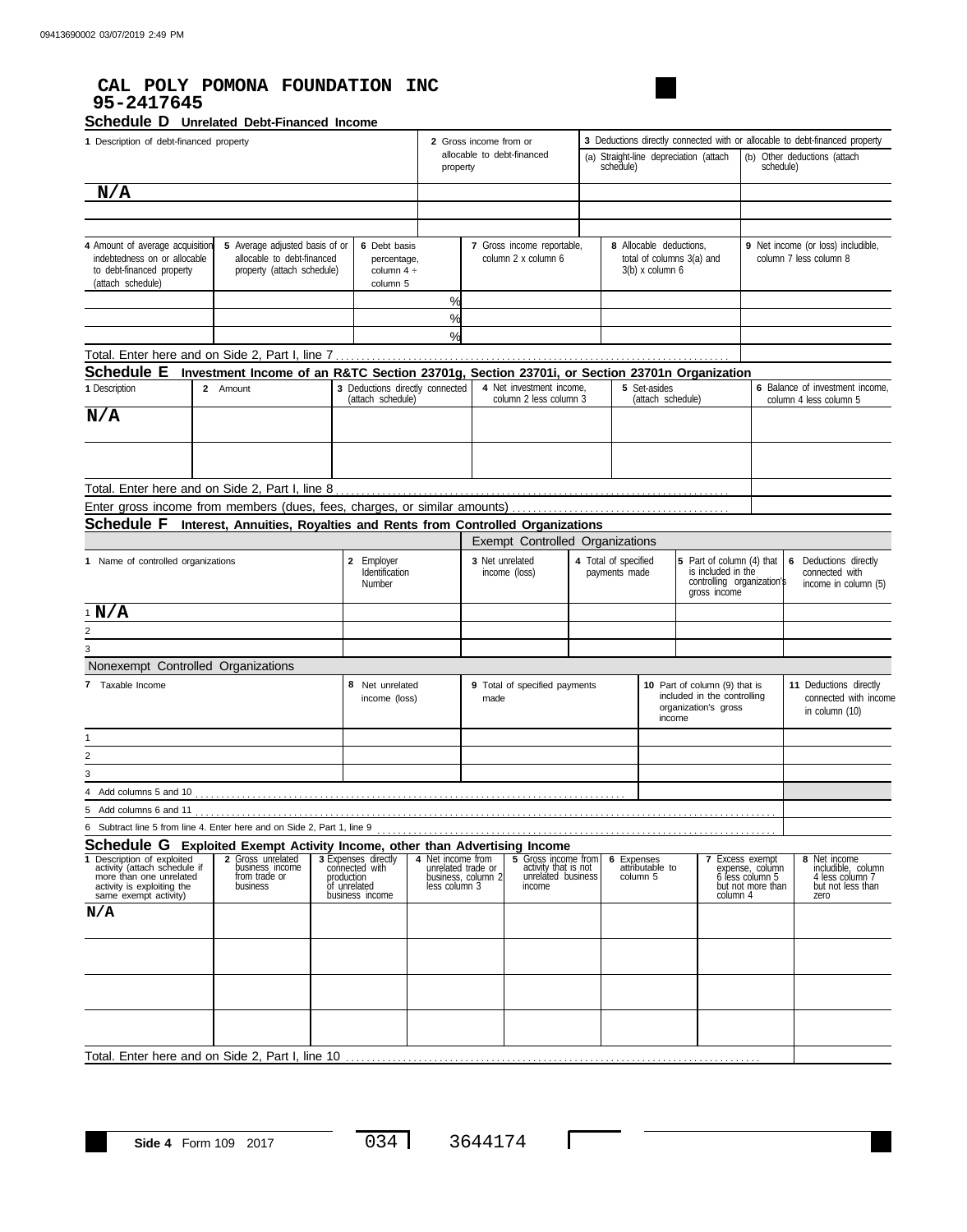### **CAL POLY POMONA FOUNDATION INC 95-2417645**

| Schedule H Advertising Income and Excess Advertising Costs |  |  |  |  |  |
|------------------------------------------------------------|--|--|--|--|--|
|------------------------------------------------------------|--|--|--|--|--|

| Part I<br>1 Name of periodical<br>2 Gross                                                                                            | Income from Periodicals Reported on a Consolidated Basis<br>3 Direct                                      | 4 Advertising income                                                                                                                                                                                                                                 |                                                                                 | 5 Circulation                                   |                                          | 6 Readership   |                                       | <b>7</b> If column 5 is greater than                                                                                                                                                                                                                                                                               |
|--------------------------------------------------------------------------------------------------------------------------------------|-----------------------------------------------------------------------------------------------------------|------------------------------------------------------------------------------------------------------------------------------------------------------------------------------------------------------------------------------------------------------|---------------------------------------------------------------------------------|-------------------------------------------------|------------------------------------------|----------------|---------------------------------------|--------------------------------------------------------------------------------------------------------------------------------------------------------------------------------------------------------------------------------------------------------------------------------------------------------------------|
| income                                                                                                                               | advertising<br>advertising<br>costs                                                                       | or excess advertising<br>costs. If column 2 is<br>greater than column 3,<br>complete columns 5,<br>6, and 7. If column 3<br>is greater than<br>column 2, enter the<br>excess in Part III,<br>column B(b). Do not<br>complete columns 5,<br>6. and 7. |                                                                                 | income                                          |                                          | costs          |                                       | column 6, enter the<br>income shown in column<br>4, in Part III, column A(b).<br>If column 6 is greater than<br>column 5, subtract the<br>sum of column 6 and<br>column 3 from the sum of<br>column 5 and column 2.<br>Enter amount in Part III,<br>column A(b). If the<br>amount is less than zero,<br>enter -0-. |
| N/A                                                                                                                                  |                                                                                                           |                                                                                                                                                                                                                                                      |                                                                                 |                                                 |                                          |                |                                       |                                                                                                                                                                                                                                                                                                                    |
|                                                                                                                                      |                                                                                                           |                                                                                                                                                                                                                                                      |                                                                                 |                                                 |                                          |                |                                       |                                                                                                                                                                                                                                                                                                                    |
| Part II                                                                                                                              | Income from Periodicals Reported on a Separate Basis                                                      |                                                                                                                                                                                                                                                      |                                                                                 |                                                 |                                          |                |                                       |                                                                                                                                                                                                                                                                                                                    |
| N/A                                                                                                                                  |                                                                                                           |                                                                                                                                                                                                                                                      |                                                                                 |                                                 |                                          |                |                                       |                                                                                                                                                                                                                                                                                                                    |
|                                                                                                                                      |                                                                                                           |                                                                                                                                                                                                                                                      |                                                                                 |                                                 |                                          |                |                                       |                                                                                                                                                                                                                                                                                                                    |
|                                                                                                                                      |                                                                                                           |                                                                                                                                                                                                                                                      |                                                                                 |                                                 |                                          |                |                                       |                                                                                                                                                                                                                                                                                                                    |
| Part III Column A - Net Advertising Income                                                                                           |                                                                                                           | Part III                                                                                                                                                                                                                                             |                                                                                 | Column B – Excess Advertising Costs             |                                          |                |                                       |                                                                                                                                                                                                                                                                                                                    |
| Enter "consolidated periodical" and/or<br>(a)<br>names of non-consolidated periodicals                                               | (b) Enter total amount from<br>Part I, columns 4 or 7, and<br>amount listed in Part II,<br>columns 4 or 7 | (a)                                                                                                                                                                                                                                                  | Enter "consolidated periodical" and/or<br>names of non-consolidated periodicals |                                                 |                                          |                |                                       | (b) Enter total amount from<br>Part I, column 4, and amounts<br>listed in Part II, column 4                                                                                                                                                                                                                        |
| N/A                                                                                                                                  |                                                                                                           | N/A                                                                                                                                                                                                                                                  |                                                                                 |                                                 |                                          |                |                                       |                                                                                                                                                                                                                                                                                                                    |
|                                                                                                                                      |                                                                                                           |                                                                                                                                                                                                                                                      |                                                                                 |                                                 |                                          |                |                                       |                                                                                                                                                                                                                                                                                                                    |
| Enter total here and on Side 2, Part I, line 11<br>Schedule I                                                                        | <b>Compensation of Officers, Directors, and Trustees</b>                                                  |                                                                                                                                                                                                                                                      | Enter total here and on Side 2, Part II, line 27                                |                                                 |                                          |                |                                       |                                                                                                                                                                                                                                                                                                                    |
| 1 Name of Officer                                                                                                                    | 2 SSN or ITIN                                                                                             | 3 Title                                                                                                                                                                                                                                              |                                                                                 | 4 Percent of<br>to business                     | time devoted                             | 5 Compensation | attributable to<br>unrelated business | 6 Expense<br>account<br>allowances                                                                                                                                                                                                                                                                                 |
| N/A                                                                                                                                  |                                                                                                           |                                                                                                                                                                                                                                                      |                                                                                 |                                                 | %                                        |                |                                       |                                                                                                                                                                                                                                                                                                                    |
|                                                                                                                                      |                                                                                                           |                                                                                                                                                                                                                                                      |                                                                                 |                                                 | $\frac{0}{0}$                            |                |                                       |                                                                                                                                                                                                                                                                                                                    |
|                                                                                                                                      |                                                                                                           |                                                                                                                                                                                                                                                      |                                                                                 |                                                 | $\frac{0}{0}$                            |                |                                       |                                                                                                                                                                                                                                                                                                                    |
|                                                                                                                                      |                                                                                                           |                                                                                                                                                                                                                                                      |                                                                                 |                                                 | $\frac{0}{0}$                            |                |                                       |                                                                                                                                                                                                                                                                                                                    |
|                                                                                                                                      |                                                                                                           |                                                                                                                                                                                                                                                      |                                                                                 |                                                 | $\frac{0}{0}$                            |                |                                       |                                                                                                                                                                                                                                                                                                                    |
| Total. Enter here and on Side 2, Part II, line 14<br>Schedule J                                                                      | Depreciation (Corporations and Associations only. Trusts use form FTB 3885F.)                             |                                                                                                                                                                                                                                                      |                                                                                 |                                                 |                                          |                |                                       |                                                                                                                                                                                                                                                                                                                    |
| 1 Group and guideline class or description<br>of property                                                                            | 2 Date acquired<br>(dd/mm/yyyy)                                                                           | 3 Cost or other<br>basis                                                                                                                                                                                                                             | years                                                                           | 4 Depreciation allowed<br>or allowable in prior | 5 Method of<br>computing<br>depreciation |                | 6 Life<br>or<br>rate                  | 7 Depreciation for<br>this year                                                                                                                                                                                                                                                                                    |
| 1 Total additional first-year depreciation (do not include in items below)                                                           |                                                                                                           |                                                                                                                                                                                                                                                      |                                                                                 |                                                 |                                          |                |                                       | 0                                                                                                                                                                                                                                                                                                                  |
| 2 Other depreciation:<br><b>Buildings</b>                                                                                            | SEE STATEMENT 3                                                                                           |                                                                                                                                                                                                                                                      |                                                                                 |                                                 |                                          |                |                                       | 80,142                                                                                                                                                                                                                                                                                                             |
| Furniture and fixtures                                                                                                               |                                                                                                           |                                                                                                                                                                                                                                                      |                                                                                 |                                                 |                                          |                |                                       |                                                                                                                                                                                                                                                                                                                    |
| Transportation equipment [1] [1] [1] Transportation equipment<br>Machinery and other equipment<br>Other (specify) __________________ |                                                                                                           |                                                                                                                                                                                                                                                      |                                                                                 |                                                 |                                          |                |                                       |                                                                                                                                                                                                                                                                                                                    |
| Total<br>4                                                                                                                           |                                                                                                           |                                                                                                                                                                                                                                                      |                                                                                 |                                                 |                                          |                |                                       | 80,142                                                                                                                                                                                                                                                                                                             |
| Amount of depreciation claimed elsewhere on return<br>5                                                                              |                                                                                                           |                                                                                                                                                                                                                                                      |                                                                                 |                                                 |                                          |                |                                       |                                                                                                                                                                                                                                                                                                                    |
|                                                                                                                                      |                                                                                                           |                                                                                                                                                                                                                                                      |                                                                                 |                                                 |                                          |                |                                       | 80,142                                                                                                                                                                                                                                                                                                             |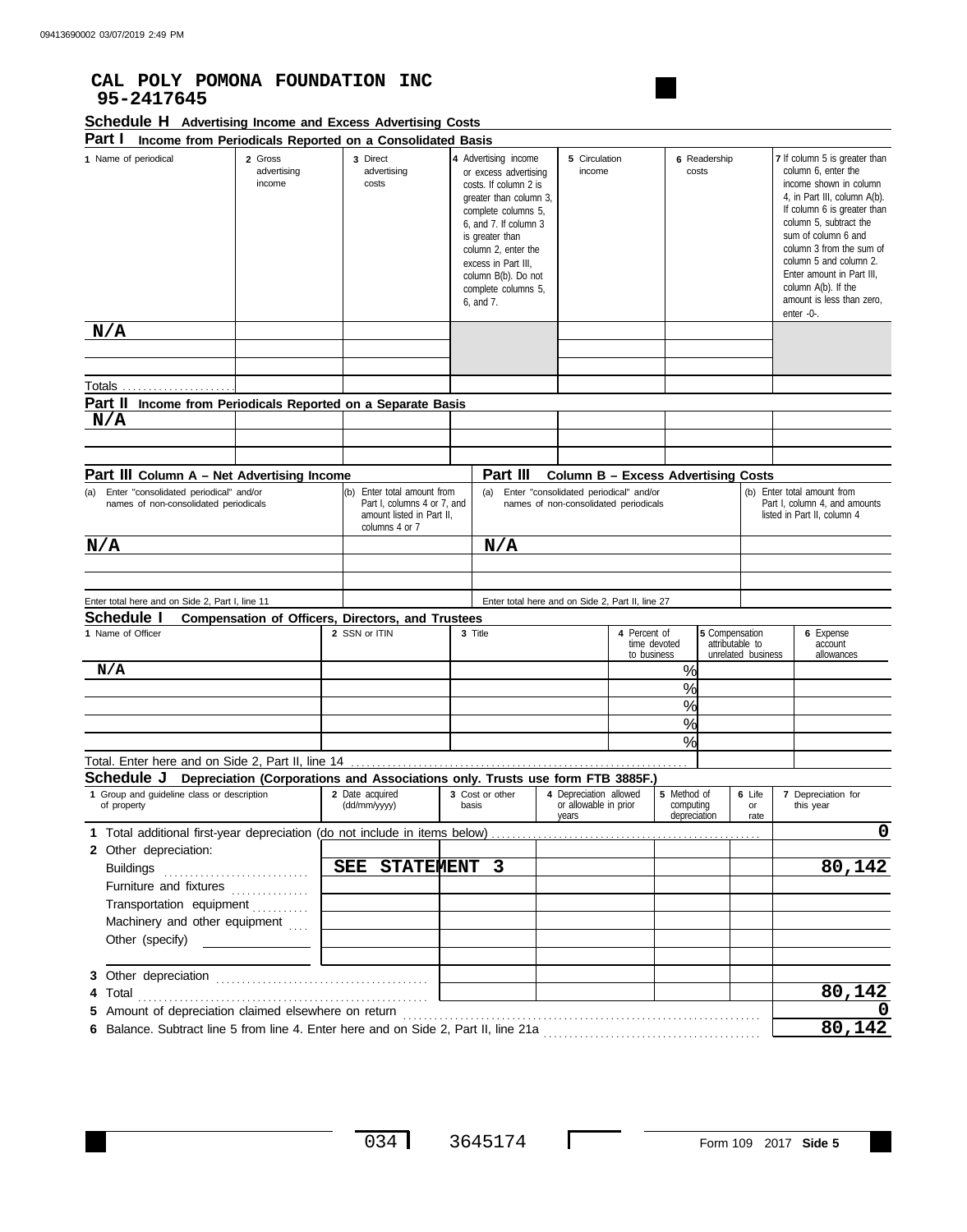|      | <b>TAXABLE YEAR</b>                                                                                                                                                                                                                                                                                                                                                                                                                                                                                      | <b>Political or Legislative Activities by</b> |                   |            |                               | <b>CALIFORNIA FORM</b> |                            |
|------|----------------------------------------------------------------------------------------------------------------------------------------------------------------------------------------------------------------------------------------------------------------------------------------------------------------------------------------------------------------------------------------------------------------------------------------------------------------------------------------------------------|-----------------------------------------------|-------------------|------------|-------------------------------|------------------------|----------------------------|
|      | 2017                                                                                                                                                                                                                                                                                                                                                                                                                                                                                                     | <b>Section 23701d Organizations</b>           |                   |            |                               | 3509                   |                            |
|      | For calendar year 2017 or fiscal year beginning (mm/dd/yyyy) $07/01/2017$ , and ending (mm/dd/yyyy) $\overline{\phantom{0}}$ 06/30/2018                                                                                                                                                                                                                                                                                                                                                                  |                                               |                   |            |                               |                        |                            |
|      | Attach to Form 199. FTB 199N filers see instructions.                                                                                                                                                                                                                                                                                                                                                                                                                                                    |                                               |                   |            |                               |                        |                            |
|      | Corporation/Organization name                                                                                                                                                                                                                                                                                                                                                                                                                                                                            |                                               |                   |            | California corporation number |                        |                            |
|      | Street address (suite, room, or PMB no.)                                                                                                                                                                                                                                                                                                                                                                                                                                                                 | POLY POMONA<br><b>CAL</b>                     | <b>FOUNDATION</b> | <b>INC</b> | <b>FEIN</b>                   |                        |                            |
|      |                                                                                                                                                                                                                                                                                                                                                                                                                                                                                                          |                                               |                   |            |                               |                        |                            |
| City | 3801 WEST                                                                                                                                                                                                                                                                                                                                                                                                                                                                                                | TEMPLE AVENUE BLDG #                          | -55<br>State      | ZIP code   | 95-2417645                    |                        |                            |
|      |                                                                                                                                                                                                                                                                                                                                                                                                                                                                                                          |                                               | CA                | 91768-4038 |                               |                        |                            |
|      | <b>POMONA</b><br><b>Part I</b> - Political Activities                                                                                                                                                                                                                                                                                                                                                                                                                                                    |                                               |                   |            |                               |                        |                            |
|      | Complete if the organization supported or opposed a candidate for public office. See instructions.                                                                                                                                                                                                                                                                                                                                                                                                       |                                               |                   |            |                               |                        |                            |
| 1    | Has the organization participated or intervened in any political campaign on behalf of any elective public office candidate?<br>If "Yes," describe the activities. Provide a summary of any published material relating to the activities.                                                                                                                                                                                                                                                               |                                               |                   |            |                               | Yes                    | X No                       |
| 2    | Has the organization contributed funds to support or oppose any individual public office candidate, or any organizations formed<br>to support or oppose a public office candidate?<br>If "Yes," describe the activities. Include the name of the individual or organization the organization contributed to,<br>the amount paid, and date of contribution.                                                                                                                                               |                                               |                   |            | 2                             | Yes                    | $ X $ No                   |
|      | <b>Part II - Legislative Activities</b>                                                                                                                                                                                                                                                                                                                                                                                                                                                                  |                                               |                   |            |                               |                        |                            |
| 3    | Complete if the organization attempted to influence legislation.<br>Has the organization attempted to influence any national, state or local legislation, or ballot measure and not filed a<br>federal Form 5768, Election/Revocation of Election by an Eligible Section 501(c)(3) Organization to Make Expenditures to<br>Influence Legislation?<br>If "Yes," See instructions.                                                                                                                         |                                               |                   |            | 3                             | Yes                    | $\overline{\mathbf{X}}$ No |
|      | 4a Has the organization, during the 2017 taxable year, filed a federal Form 5768?<br>If "Yes," attach a copy of federal Form 5768 filed with the Internal Revenue Service and skip question 4b. This fulfills the<br>organization's need to file an election for state purposes.<br>If "No", go to question 4b and see instructions.<br>Note: The organization cannot make this election if it is a church, an integrated auxiliary of a church, a private foundation, or<br>an affiliated organization. |                                               |                   |            | 4a                            | Yes<br>ΙX<br>Yes       | $ X $ No<br>No             |
|      | Furnish the following financial information for the taxable year:<br>5 Exempt Purpose Expenditures                                                                                                                                                                                                                                                                                                                                                                                                       |                                               |                   |            |                               |                        |                            |
|      | The total amount paid or incurred to accomplish the charitable, educational, religious, etc. purpose.                                                                                                                                                                                                                                                                                                                                                                                                    |                                               |                   |            | 5                             | 62, 219, 263   00      |                            |
|      | 6 Lobbying Expenditures                                                                                                                                                                                                                                                                                                                                                                                                                                                                                  |                                               |                   |            |                               |                        |                            |
|      | The total amount expended for the purpose of influencing legislation through communication with any member or employee                                                                                                                                                                                                                                                                                                                                                                                   |                                               |                   |            |                               |                        |                            |
|      | of a legislative body or any government official or employee who may participate in the formation of legislation.                                                                                                                                                                                                                                                                                                                                                                                        |                                               |                   |            | 6                             |                        | 00                         |
| 7    | <b>Grass Roots Expenditures</b>                                                                                                                                                                                                                                                                                                                                                                                                                                                                          |                                               |                   |            |                               |                        |                            |
|      | The amount expended to influence any legislation through attempts to affect the opinions of the general public or any                                                                                                                                                                                                                                                                                                                                                                                    |                                               |                   |            |                               |                        |                            |
|      |                                                                                                                                                                                                                                                                                                                                                                                                                                                                                                          |                                               |                   |            | 7                             |                        | 00                         |

034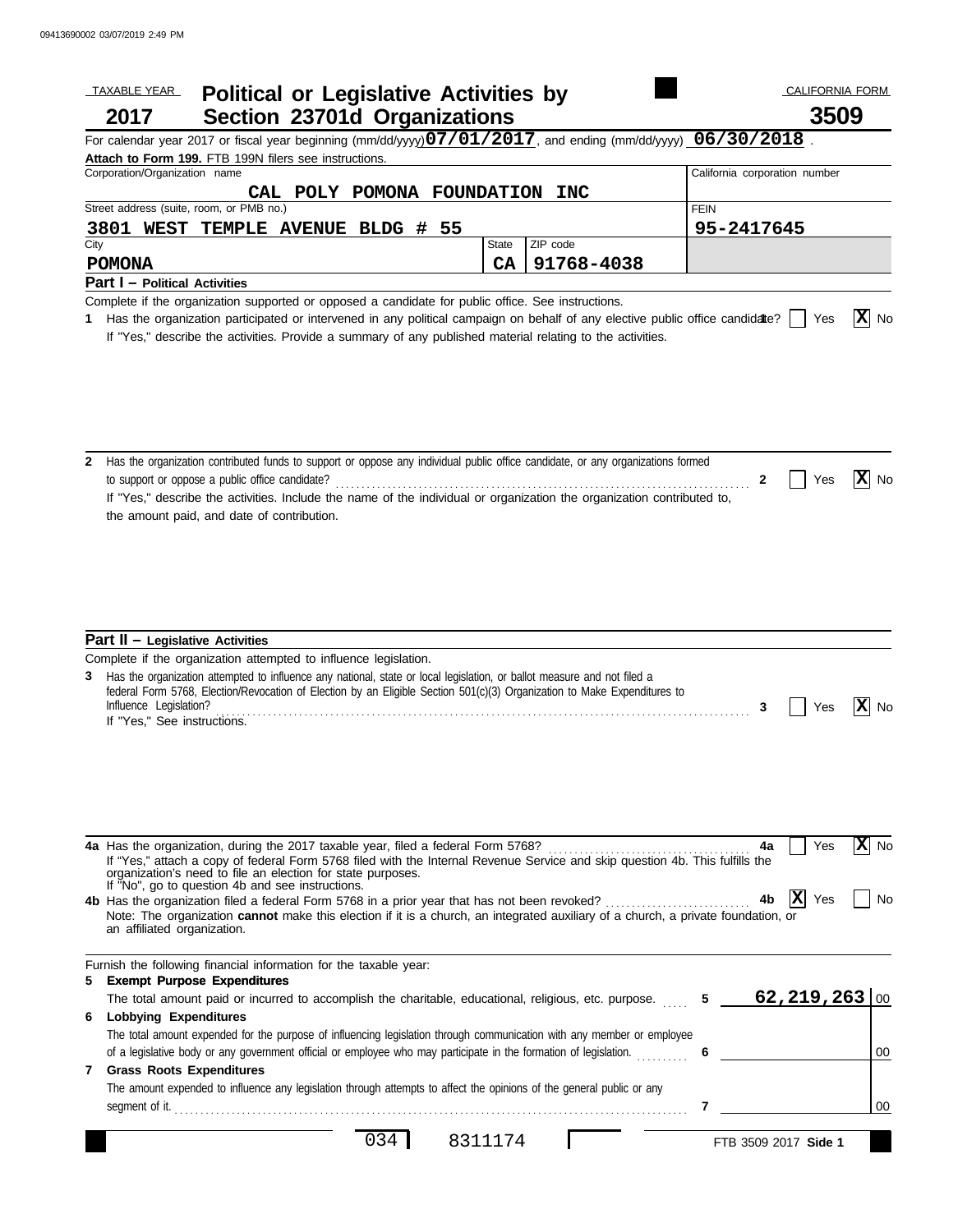**2017**

# **Net Operating Loss (NOL) Computation and NOL and Disaster Loss Limitations — Corporations**

## **3805Q**

| Attach to Form 100, Form 100W, Form 100S, or Form 109. |  |  |  |
|--------------------------------------------------------|--|--|--|

# Corporation name California corporation number CAL POLY POMONA FOUNDATION, INC. 0505207

During the taxable year th<u>e c</u>orporation incurred the NOL, the corporation was a(n):  $\bigcirc$   $\Box$  C corporation  $\bigcirc$ 

 $\bullet$   $\Box$  S corporation  $\bullet$   $\blacktriangledown$  Exempt organization  $\bullet$   $\Box$  Limited liability company (electing to be taxed as a corporation)  $9, 5 - 2, 4, 1, 7, 6, 4, 5$ 

If the corporation previously filed California tax returns under another corporate name, enter the corporation name and California corporation number:  $\curvearrowright$ 

| If the corporation is included in a combined report of a unitary group, see instructions, General Information C, Combined Reporting. |
|--------------------------------------------------------------------------------------------------------------------------------------|
|                                                                                                                                      |

| <b>Current year NOL.</b> If the corporation does not have a current year NOL, go to Part II.<br>Part I                         |     |          |    |
|--------------------------------------------------------------------------------------------------------------------------------|-----|----------|----|
| 1 Net loss from Form 100, line 18; Form 100W, line 18; Form 100S, line 15; or Form 109, line 2.                                |     |          |    |
|                                                                                                                                |     | 138,848  | 00 |
|                                                                                                                                |     | $\Omega$ | 00 |
|                                                                                                                                | 3   | 138.848  | 00 |
| 4 <b>a</b> Enter the amount of the loss incurred by a new business included in line 3 4a 0                                     | 00  |          |    |
| <b>b</b> Enter the amount of the loss incurred by an eligible small business included in line $3 \ldots$ . <b>4b</b> 0         | 00  |          |    |
|                                                                                                                                |     |          | 00 |
|                                                                                                                                |     | 138.848  | 00 |
|                                                                                                                                | - 6 | 138.848  | 00 |
| If the corporation is using the current year NOL to carryback to offset net income for taxable years 2015 and/or 2016,         |     |          |    |
| complete Part III, NOL carryback, on Side 2 <b>before</b> completing Part I, lines 7 - 9 below.                                |     |          |    |
|                                                                                                                                |     |          | 00 |
| 8 2017 NOL carryback used to offset 2016 net income. Enter the amount from Part III, line 3, column $(q)$ ,  ( $\bullet$ ) 8 0 |     |          | 00 |
|                                                                                                                                | q   | 138.848  | 00 |

#### **Election to waive carryback**

 $\bullet$   $\Box$  Check the box if the corporation elects to relinquish the entire carryback period with respect to 2017 NOL under Internal Revenue Code (IRC) Section 172(b)(3). By making the election, the corporation is electing to carry an NOL forward instead of carrying it back in the previous two years. Once the election is made, it's **irrevocable**. See instructions.

Continue with Part II, NOL carryover and disaster loss carryover limitations. **Do not** complete Part III, NOL carryback.

#### **Part II NOL carryover and disaster loss carryover limitations. See Instructions.**

| 1 Net income – Enter the amount from Form 100, line 18; Form 100W, line 18; Form 100S, line 15 less line 16; |  |
|--------------------------------------------------------------------------------------------------------------|--|
|                                                                                                              |  |

**(g)** Available balance

#### **Prior Year NOLs**

**2017**

**2017 2017**

| <b>THUL IGALIVALS</b>         |                                |                                                                   |                                           |                               |                               |                                                     |
|-------------------------------|--------------------------------|-------------------------------------------------------------------|-------------------------------------------|-------------------------------|-------------------------------|-----------------------------------------------------|
| (a)<br>Year of<br>loss        | (b)<br>Code - See instructions | (c)<br>$\left \frac{\text{Type of NOL}}{\text{See below}}\right $ | (d)<br>Initial loss -<br>See instructions | (e)<br>Carryover<br>from 2016 | (f)<br>Amount used<br>in 2017 | (h)<br>Carryover to 2018<br>col. (e) minus col. (f) |
| $2$ OVAR                      |                                | <b>GEN</b>                                                        |                                           | $\circ$ 1,054,995             | $\mathbf 0$                   | $\circ$ 1,054,995                                   |
| $  \textcolor{teal}{\bullet}$ |                                |                                                                   |                                           | $\bigcirc$                    |                               | $\odot$                                             |
| $ \mathbf{O} $                |                                |                                                                   |                                           | $\bigcirc$                    |                               | $\bigcirc$                                          |
| $  \textcolor{teal}{\bullet}$ |                                |                                                                   |                                           | $\bigcirc$                    |                               | $\odot$                                             |
| <b>Current Year NOLs</b>      |                                |                                                                   |                                           |                               |                               |                                                     |
| 3 2017                        |                                | DIS                                                               |                                           |                               |                               | col. (d) minus col. (f)<br>See instructions.        |
| 4 2017                        |                                | <b>GEN</b>                                                        | 138,848                                   |                               |                               | 138,848                                             |
|                               |                                |                                                                   |                                           |                               |                               |                                                     |

**\*Type of NOL:** General (GEN), New Business (NB), Eligible Small Business (ESB), or Disaster (DIS).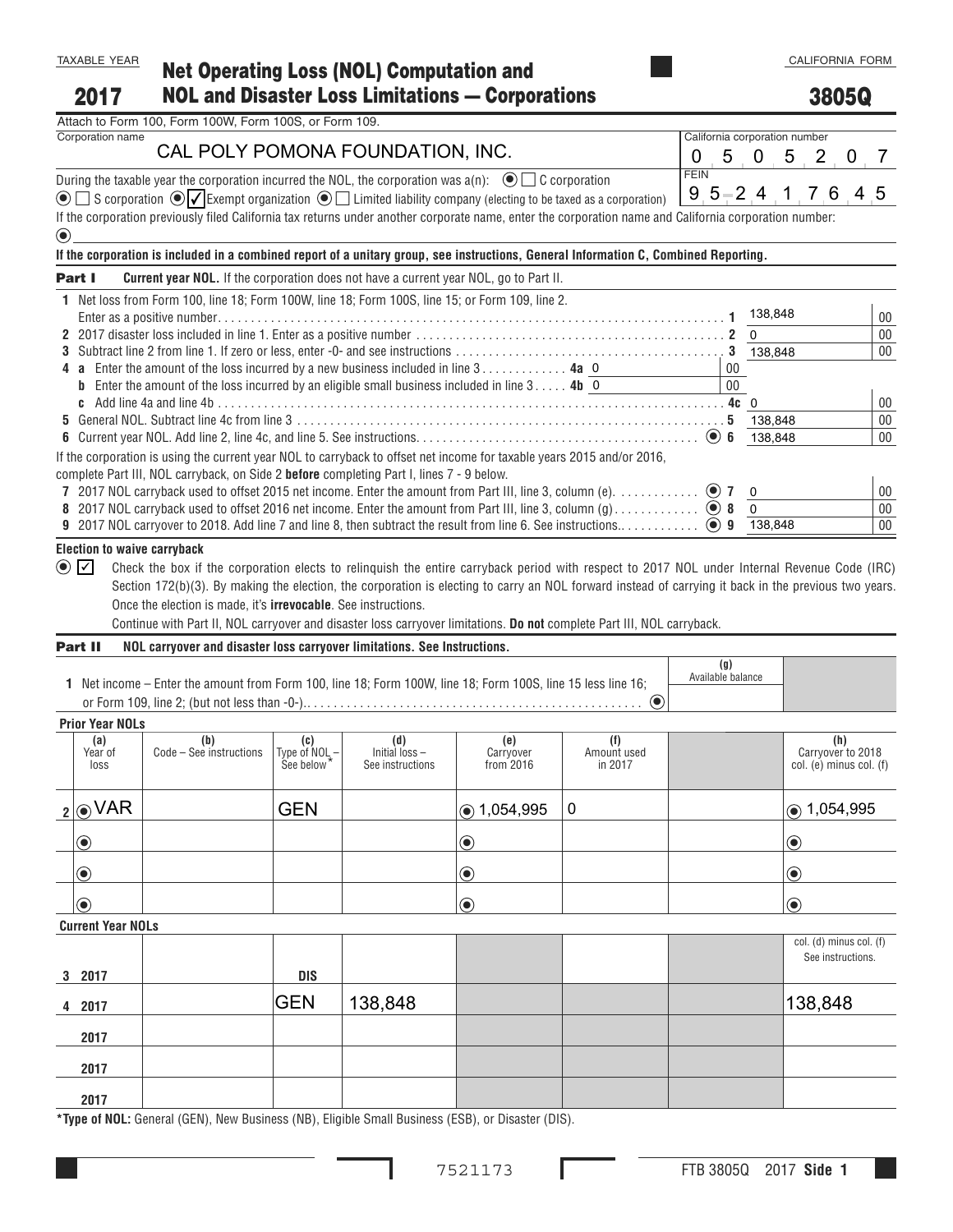#### **Part III NOL carryback**

| 1 2015 Net income – Enter the amount from 2015 Form 100. line 22: Form 100W, line 22:              |
|----------------------------------------------------------------------------------------------------|
| Form 100S, line 20; or taxable income from Form 109, line 9; (but not less than -0-)               |
| $2$ 2016 Net income $=$ Enter the amount from 2016 Form 100 $\lim_{\Delta} 22$ Form 100W line $22$ |

|  |  | $\mathsf{\Sigma}$ $\mathsf{\Sigma}$ 2010 Net mcome – Enter the amount from 2010 Form Too, line 22, Form Toow, line 22, |  |  |  |  |  |
|--|--|------------------------------------------------------------------------------------------------------------------------|--|--|--|--|--|
|  |  |                                                                                                                        |  |  |  |  |  |

|                   |     |      |    | Form 100S, line 20; or taxable income from Form 109, line 9; (but not less than -0-) |             |              |         |
|-------------------|-----|------|----|--------------------------------------------------------------------------------------|-------------|--------------|---------|
| (i)<br>2016       |     | 2015 |    | (d)                                                                                  | (C)         | (b)          | (a      |
| Carrvover         |     |      |    | Initial loss-                                                                        | Type of     | $Code - See$ | Year of |
| (h)<br>$col.$ (d) | (g) |      | (e | See instructions                                                                     | $NOL - See$ | instructions | loss    |

| Year of<br>loss | $Code - See$<br>instructions | Type of<br>$NOL - See$<br>below <sup>*</sup> | Initial loss -<br>See instructions | (e)<br>Carryback used -<br>See instructions | (f)<br>After carryback<br>col. (d) minus col. (e) | (g)<br>Carryback used -<br>See instructions | (h)<br>After carryback<br>$ col.$ (f) minus col. (g) | Carryover to 2018<br>col. (d) minus<br>[col. (e) plus<br>col. (g) |
|-----------------|------------------------------|----------------------------------------------|------------------------------------|---------------------------------------------|---------------------------------------------------|---------------------------------------------|------------------------------------------------------|-------------------------------------------------------------------|
| 3 2017          |                              |                                              |                                    |                                             |                                                   |                                             |                                                      |                                                                   |
| 2017            |                              |                                              |                                    |                                             |                                                   |                                             |                                                      |                                                                   |
| 2017            |                              |                                              |                                    |                                             |                                                   |                                             |                                                      |                                                                   |
| 2017            |                              |                                              |                                    |                                             |                                                   |                                             |                                                      |                                                                   |
| 2017            |                              |                                              |                                    |                                             |                                                   |                                             |                                                      |                                                                   |

\***Type of NOL:** General (GEN), New Business (NB), Eligible Small Business (ESB), or NOL attributable to a qualified disaster loss (DIS).

#### **Part IV 2017 NOL deduction**

|                                                                                                                            | 00 |
|----------------------------------------------------------------------------------------------------------------------------|----|
| 21; 21 Enter the total amount from line 1 that represents disaster loss carryover deduction here and on Form 100, line 21( |    |
|                                                                                                                            | 00 |
| 3 Subtract line 2 from line 1. Enter the result here and on Form 100, line 19; Form 100W, line 19; Form 100S, line 17;     |    |
|                                                                                                                            | 00 |

L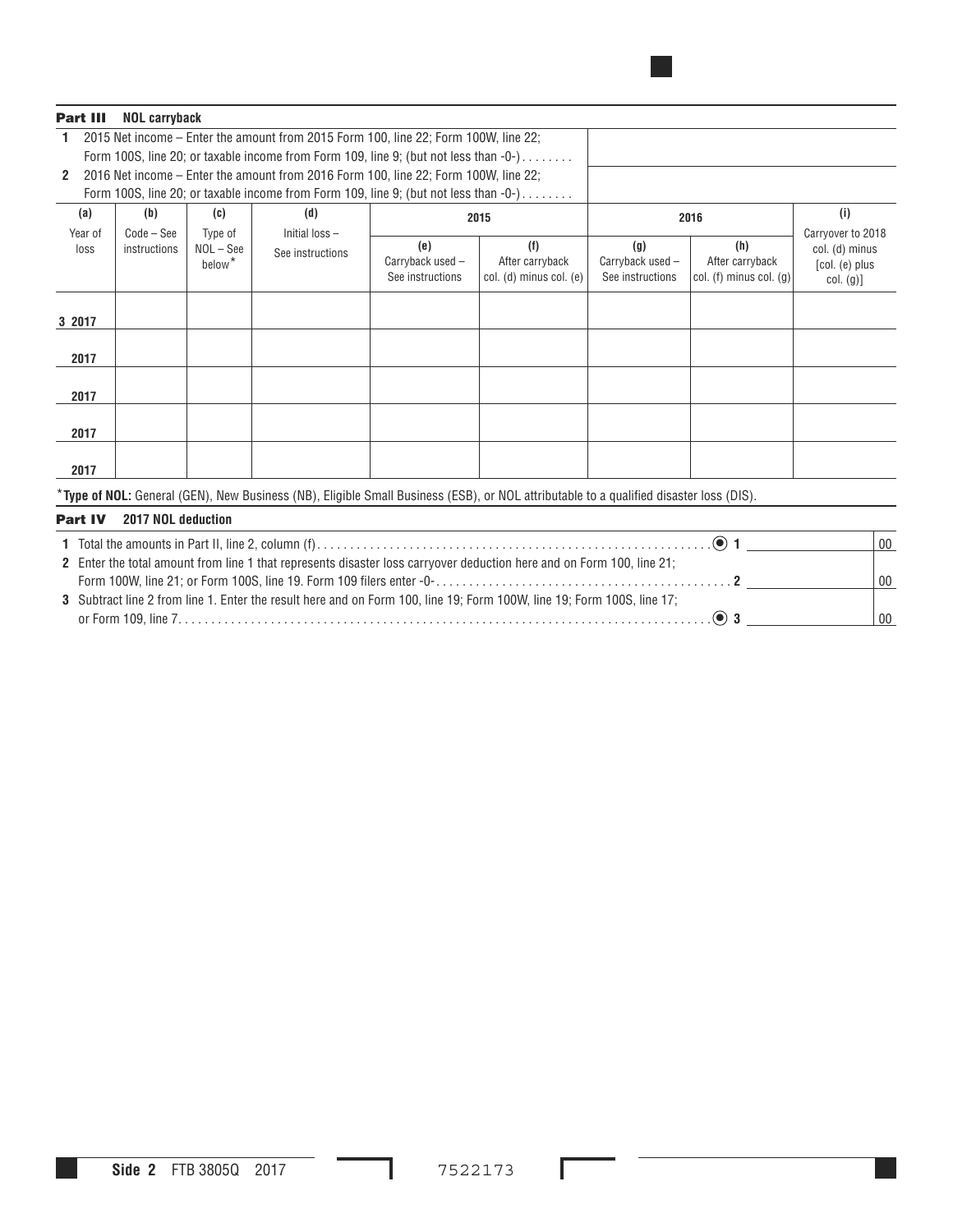**Cal Poly Pomona Foundation, Inc. 3801 West Temple Ave. Bldg #55 Pomona, CA 91768-4038**

## **California Corporation Number: 0505207 Federal Employer Identification Number: 95-2417645**

**2017 Form 3805Q Supporting information for Part II, Line 2**

|                 |             |              | Carryover     |                   |
|-----------------|-------------|--------------|---------------|-------------------|
| <b>Tax Year</b> | <b>Net</b>  | <b>NOL</b>   | <b>Period</b> | <b>Expiration</b> |
| Form            | income/loss | Carryforward | (in years)    | Year              |
| 2007            | $-181,670$  | $-181,670$   | 10            | 2017              |
| 2008            | $-173,477$  | $-355,147$   | 20            | 2028              |
| 2009            | $-133,631$  | $-488,778$   | 20            | 2029              |
| 2010            | $-24,187$   | $-512,965$   | 20            | 2030              |
| 2011            | $-20,326$   | $-533,291$   | 20            | 2031              |
| 2012            | $-92,279$   | $-625,570$   | 20            | 2032              |
| 2013            | 27,195      | $-598,375$   | 20            | 2033              |
| 2014            | 122,498     | $-475,877$   | 20            | 2034              |
| 2015            | $-343,612$  | $-819,489$   | 20            | 2035              |
| 2016            | $-235,506$  | $-1,054,995$ | 20            | 2036              |
| 2017            | $-138,848$  | $-1,193,843$ | 20            | 2037              |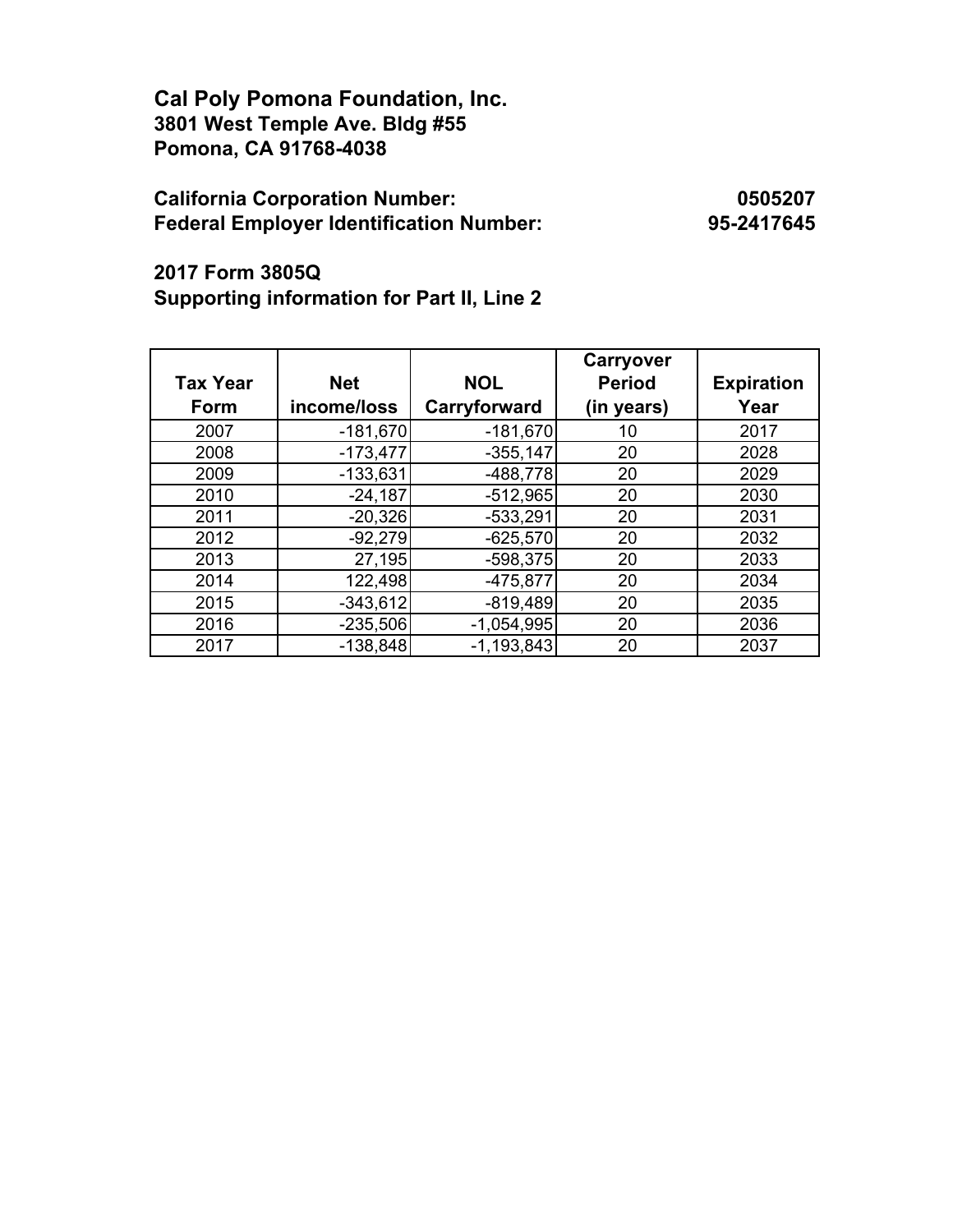# **Statement 1 - Form 109, Part I, Line 12 - Other Income**

|   | Amount    |
|---|-----------|
| S | 37,069    |
|   | 1,403,124 |
|   | 997,850   |
|   | 1,400     |
|   | 192,434   |
|   | 444,595   |
|   | 3,076,472 |
|   |           |

## **Statement 2 - Form 109, Part II, Line 24 - Other Deductions**

| <b>Description</b>           | Amount          |
|------------------------------|-----------------|
| ADVERTISING                  | \$<br>25,738    |
| BANK CARD<br>FEE             | 50,996          |
| ADMINSTRATIVE<br>GENERAL AND | 297,190         |
| INSURANCE                    | 25,159          |
| MEALS AND REFRESHMENTS       | 2,669           |
| <b>OTHERS</b>                | 133,301         |
| POSTAGE                      | 2,600           |
| RENT <sup></sup>             | 48,891          |
| SERVICES                     | 365,436         |
| <b>SUPPLIES</b>              | 304,375         |
| TELEPHONE                    | 37,140          |
| TRAVEL                       | 1,810           |
| UTILITIES                    | 119,686         |
| AGRICULTURAL                 | 251,432         |
| Total                        | \$<br>1,666,423 |